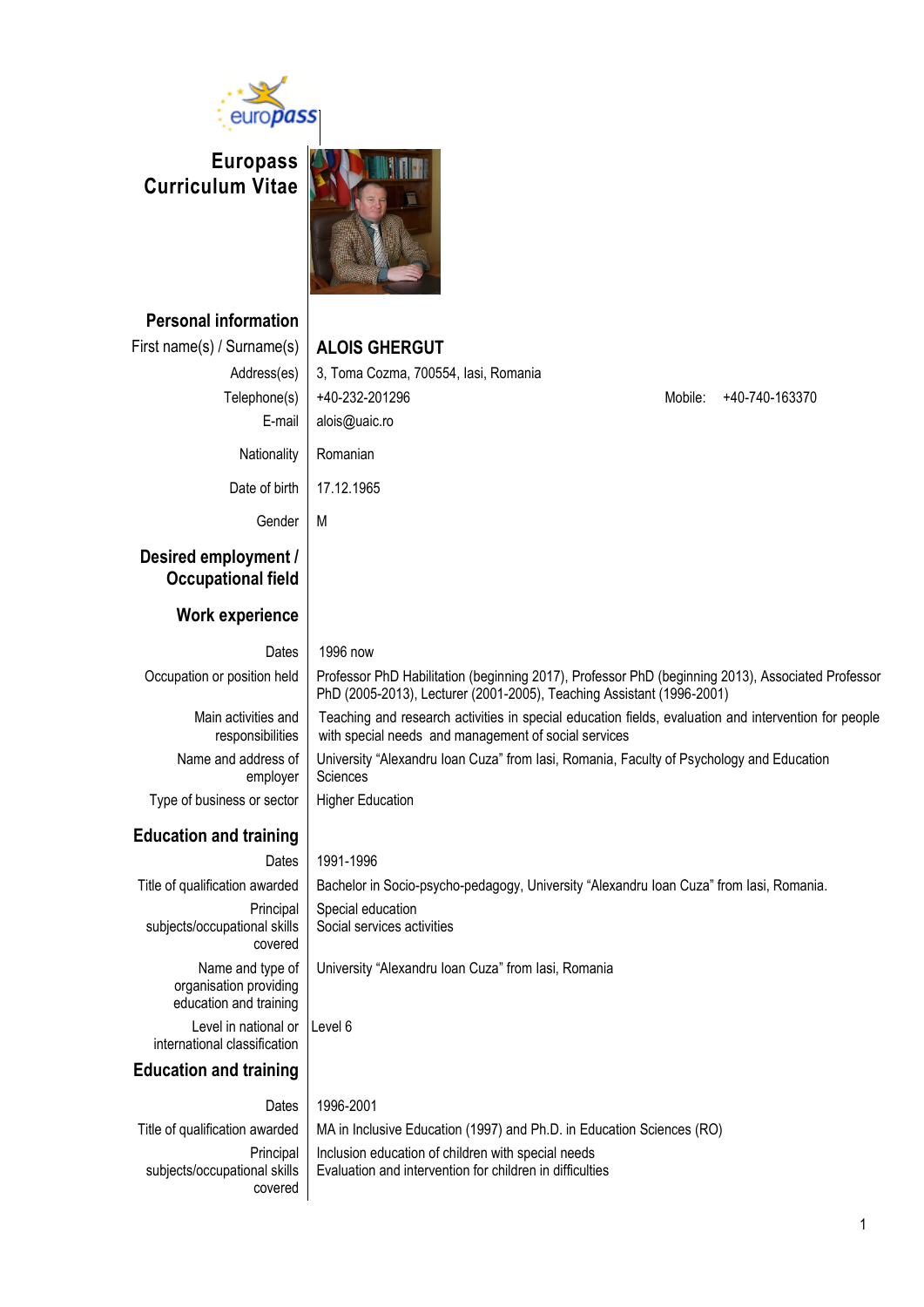| Name and type of<br>organisation providing<br>education and training | University "Al.I.Cuza", Iasi, Romania, Faculty of Psychology and Education Sciences                                                                                                                                                                                                                                                                                                                                                                                                                                                                                                                                                                                                      |                |                       |                |                       |                |                       |                |                       |  |                              |  |
|----------------------------------------------------------------------|------------------------------------------------------------------------------------------------------------------------------------------------------------------------------------------------------------------------------------------------------------------------------------------------------------------------------------------------------------------------------------------------------------------------------------------------------------------------------------------------------------------------------------------------------------------------------------------------------------------------------------------------------------------------------------------|----------------|-----------------------|----------------|-----------------------|----------------|-----------------------|----------------|-----------------------|--|------------------------------|--|
| Level in national or<br>international classification                 | Level 7 and 8                                                                                                                                                                                                                                                                                                                                                                                                                                                                                                                                                                                                                                                                            |                |                       |                |                       |                |                       |                |                       |  |                              |  |
| <b>Teaching topics</b>                                               | Psycho-pedagogy of persons with special needs<br>$\bullet$<br>Inclusive education<br>$\bullet$<br>Design of psycho-pedagogical programs<br>$\bullet$<br>Management of education and social services<br>$\bullet$                                                                                                                                                                                                                                                                                                                                                                                                                                                                         |                |                       |                |                       |                |                       |                |                       |  |                              |  |
| <b>Research topics</b>                                               | New information technologies and special education; e-inclusion; Alternative and augmentative<br>$\bullet$<br>communication systems for people with disabilities.<br>Inclusive education - practical approaches and effective ways of managing policies, strategies,<br>$\bullet$<br>and school inclusion programs for pupils with special educational needs.<br>Diagnosis of children with special needs; Psychological evaluation, dynamic evaluation, psycho-<br>$\bullet$<br>pedagogical assessment, complex evaluation and school orientation.<br>Educational, compensatory and complementary therapies for children with disabilities and<br>$\bullet$<br>developmental disorders. |                |                       |                |                       |                |                       |                |                       |  |                              |  |
| <b>Personal skills and</b><br>competences                            |                                                                                                                                                                                                                                                                                                                                                                                                                                                                                                                                                                                                                                                                                          |                |                       |                |                       |                |                       |                |                       |  |                              |  |
| Mother tongue(s)                                                     | Romanian                                                                                                                                                                                                                                                                                                                                                                                                                                                                                                                                                                                                                                                                                 |                |                       |                |                       |                |                       |                |                       |  |                              |  |
| Other language(s)                                                    |                                                                                                                                                                                                                                                                                                                                                                                                                                                                                                                                                                                                                                                                                          |                |                       |                |                       |                |                       |                |                       |  |                              |  |
| Self-assessment                                                      | Understanding<br><b>Speaking</b><br>Writing                                                                                                                                                                                                                                                                                                                                                                                                                                                                                                                                                                                                                                              |                |                       |                |                       |                |                       |                |                       |  |                              |  |
| European level (*)                                                   | Spoken interaction<br>Reading<br>Spoken production<br>Listening                                                                                                                                                                                                                                                                                                                                                                                                                                                                                                                                                                                                                          |                |                       |                |                       |                |                       |                |                       |  |                              |  |
| <b>English</b>                                                       |                                                                                                                                                                                                                                                                                                                                                                                                                                                                                                                                                                                                                                                                                          | B <sub>2</sub> | upper<br>intermediate | B <sub>2</sub> | upper<br>intermediate | B <sub>2</sub> | upper<br>intermediate | B <sub>2</sub> | upper<br>intermediate |  | upper<br>B2 intermedi<br>ate |  |
|                                                                      | (*) Common European Framework of Reference for Languages                                                                                                                                                                                                                                                                                                                                                                                                                                                                                                                                                                                                                                 |                |                       |                |                       |                |                       |                |                       |  |                              |  |
| Social skills and<br>competences                                     | Very good experience in working with NGO's, in implementing and evaluating different programs;<br>External consultant and evaluator for NGO's (references on demand): evaluation of the programs<br>(interviews, focus groups, local evaluation);<br>Sociability, flexibility, empathy, good oral and written communication, and active listening, all<br>acquired in didactic activity with students.                                                                                                                                                                                                                                                                                   |                |                       |                |                       |                |                       |                |                       |  |                              |  |
| Organisational skills and<br>competences                             | Group co-ordination, leadership, problems resolving                                                                                                                                                                                                                                                                                                                                                                                                                                                                                                                                                                                                                                      |                |                       |                |                       |                |                       |                |                       |  |                              |  |
| Computer skills and<br>competences                                   | Ability to operate in Windows, Microsoft Office (Word, Excel, PowerPoint), SPSS (a specific program<br>for statistical analysis in psychology and sociology) acquired in faculty and personal time.                                                                                                                                                                                                                                                                                                                                                                                                                                                                                      |                |                       |                |                       |                |                       |                |                       |  |                              |  |
| Other skills and<br>competences                                      | Coordination of recruitment programs and training sessions.<br>Experience in designing and organizing of training courses, seminars and conferences in<br>cooperation with national or foreign bodies.<br>Relevant experience in research: methodological issues, conducted field surveys and coordinate<br>research team; analyzed data and write final reports;<br>Good experience in the design and elaboration of the joint national and/or European projects in the<br>frame of Socrates Program.<br>Experience preparation, management and projects development.<br>Superior skills in designing a project budget and in general financial management of the research<br>projects. |                |                       |                |                       |                |                       |                |                       |  |                              |  |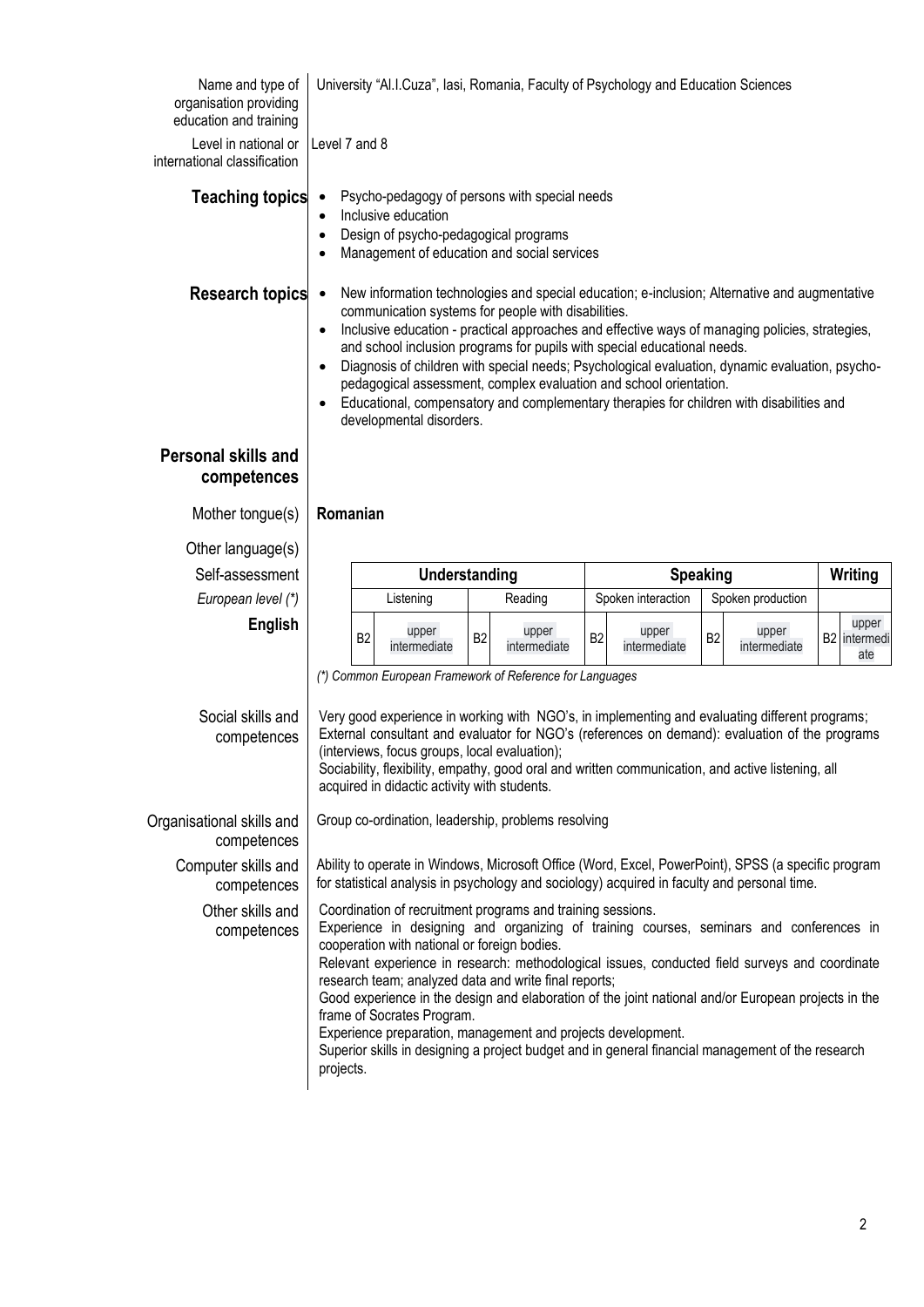- Additional information  $\cdot$  Graduate of training program: Management of NGO' from social services (Support Centre, USA and National Association of Social Workers SUA) – February 1994-October 1995.
	- Graduate of training program: *RWCT – Reading & Writing for Critical Thinking* (International Reading Association USA, National-Louis University, Evanston, SUA, The College of William & Mary, Virginia, SUA) – July 1999-December 2000.
	- Graduate of training program: *Prevention and Intervention in Child Maltreatment: Development and Assessment of Programs*, (West University of Timişoara and NATO Scientific Programs Division) - 23 October-3 November 2003.

## **Scientific activities:**

#### **International scientific events (selection):**

- 17-20 october 2019, Iasi, 8<sup>th</sup> International Conference on Applied Psychology and Educational Sciences. Title of papers: *Dyslexia`s Most Important Predictors in a Regular Orthography* (coautor Tiron Katalin) and *Notes Regarding the Mean Length of Utterance in Preschoolers. Functional Perspectives for Intervention in Specific Language Impairments* (coautor Tudorean Ovidiu Cristian). [\(https://www.psih.uaic.ro/icapes2019/\)](https://www.psih.uaic.ro/icapes2019/).
- 24-26 may 2019, Constanța, *International Conference "Contemporary Perspectives in Psychology, Education and Social Work"* – 3rd edition (COPES 2019). Title of paper: *e-Inclusion, new technologies and bionic interventions for persons with physical and sensorial disabilities* și am organizat workshop-ul cu tema: *[Special education versus inclusive education. Evolutions](http://pse.univ-ovidius.ro/copes/wp-content/uploads/2019/03/11.-VRASMAS-prezentare-workshop-SPED-EI-COPES-2019-1.doc)  [and challenges](http://pse.univ-ovidius.ro/copes/wp-content/uploads/2019/03/11.-VRASMAS-prezentare-workshop-SPED-EI-COPES-2019-1.doc)* [\(http://pse.univ-ovidius.ro/copes/\)](http://pse.univ-ovidius.ro/copes/).
- 31 january 2019, Suceava University, keynote speaker at *International Conference "Building Bridges: Promoting Social inclusion and Wellbeing for Parents of Children with Special Needs*". Title of paper: *The parents counseling and the school and social inclusion success of children with special needs* [\(http://psiwell.eu/images/31ian/agenda\\_PsiWell\\_31ian.pdf\)](http://psiwell.eu/images/31ian/agenda_PsiWell_31ian.pdf).
- 16 november 2018, Vaslui, **The International Symposium of Didactic Archaeology, first edition**. Title of paper: *Challenges, dilemmas, and paradoxes in the Romanian education system* [\(http://nelpae.ro/rrad/2018/07/23/the-international-symposium-of](http://nelpae.ro/rrad/2018/07/23/the-international-symposium-of-didactic-archaeology-first-edition-vaslui-november-16-2018/)[didactic-archaeology-first-edition-vaslui-november-16-2018/\)](http://nelpae.ro/rrad/2018/07/23/the-international-symposium-of-didactic-archaeology-first-edition-vaslui-november-16-2018/).
- 19-21 october 2017, UMF Iași, *15th European Balkan Congress – Hearing Implants & High Tech Hearing Aids*. Title of paper: *The role and significance of early intervention in the rehabilitation of cochlear implanted children*.
- 19-22 october 2017, lasi, 7<sup>th</sup> International Conference on Applied Psychology and Educational Sciences. Title of work-shop: What are the chances for a child with SEN to have a normal evolution and development into the current conditions of the *Romanian educational system?* Title of paper: *The concept of transhumanism - an alternative way to the social inclusion of people with disabilities* (coautor Diana-Alina Oancea-Matei).
- 24-25 may 2013, Istanbul, Turkey, *4 th World Conference on Psychology, Counselling & Guidance* [\(www.wcpcg.org\)](http://www.wcpcg.org/), Kultur University Istanbul. Title of paper: *Aspects Related to the Educational and Vocational Guidance of Intellectually Impaired Students.*
- 25-26 april 2013, Bucharest, Romania, *International scientific conference on eLearning and software for education. Quality and Efficiency in e-Learning* [\(http://www.elseconference.eu/\)](http://www.elseconference.eu/). Title of paper: *Teaching management and e-learning tools for collaborative working in inclusive education* (co-author).
- 30 november 2012, Katerini, Greece, *Conference Facilitating Inclusive Education and Supporting the Transition Agenda (FIESTA); Understanding and managing Transition* [\(http://fiesta-project.eu/coming-soon/;](http://fiesta-project.eu/coming-soon/) [http://fiesta](http://fiesta-project.eu/web/sites/default/files/FIESTA_Conference_Programme_30_November_2012.pdf)[project.eu/web/sites/default/files/FIESTA\\_Conference\\_Programme\\_30\\_November\\_2012.pdf\)](http://fiesta-project.eu/web/sites/default/files/FIESTA_Conference_Programme_30_November_2012.pdf). Workshop title: *Managing Transition – Collaborative working*.
- 15-18 november 2012, Iasi, Romania, International Conference: *Professional Development of Teachers from Kindergarten and Primary School* [\(https://sites.google.com/site/pdtkps2012/home\)](https://sites.google.com/site/pdtkps2012/home)*.* Title of paper: *About Support Strategies for Teachers Involved with Inclusion in Romania; Strengths and Weaknesses*.
- 1-4 february 2012, *4th World Conference on Educational Sciences*, University of Barcelona, Barcelona Spain [\(www.wces.info\)](http://www.wces.info/). Title of paper: *Inclusive Education versus Special Education on Romanian Educational System*.
- 27-30 october 2011, Bucharest, Romania, 2<sup>nd</sup> edition of International Conference "Psychology and the realities of the *contemporary world"* [\(http://www.psiworld.ro/\)](http://www.psiworld.ro/), Title of paper: *Qualitative Analysis about Inclusion in Romanian Regular Schools* (co-author Mihaela Ciobanu Grasu).
- <sup>o</sup> 19-22 october 2011, Istanbul, Turkey, 2<sup>nd</sup> edition of International Conference on Education and Educational Psychology *(ICEEPSY)* [\(http://www.iceepsy.org/content.asp?Units\\_id=47\)](http://www.iceepsy.org/content.asp?Units_id=47). Title of paper: *National Policies on Education and Strategies for Inclusion; Case Study – Romania.*
- 7-9 july 2011, Suceava, Romania, *10th edition of International Conference on Educational Sciences* (ICSED 2011, [http://www.usv.ro/icsed/\).](http://www.usv.ro/icsed/)) Workshop title: *The design and management of educational projects*.
- 2-5 december 2010, Kyrenia, Cyprus, *International Conference on Education and Educational Psychology (ICEEPSY)* [\(http://www.iceepsy.org/default.asp\)](http://www.iceepsy.org/default.asp). Title of paper: *Education of Children with Special Needs in Romania; Attitudes and*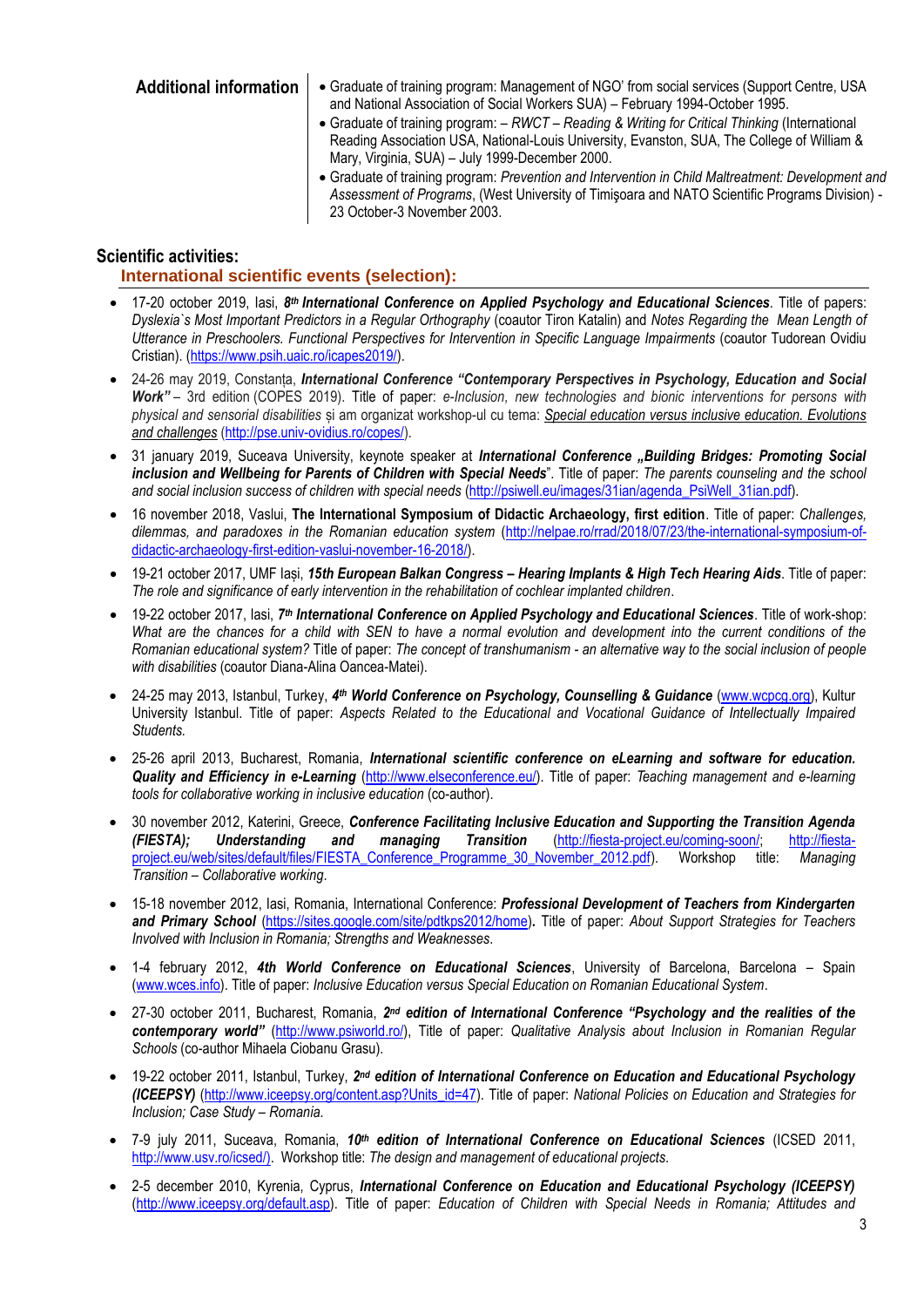*Experiences*.

- 11-14 july 2010, Riga, Letonia, The Conference: *Embracing Inclusive Approaches for Children and Youth with Special Education Needs* [\(http://www.cec.sped.org/Content/NavigationMenu/ProfessionalDevelopment/RIGA2010Conference\)](http://www.cec.sped.org/Content/NavigationMenu/ProfessionalDevelopment/RIGA2010Conference), CEC (Council for Exceptional Children), Latvian Ministry of Education and Science, Latvian National Commission for UNESCO, Open Society Institute, UNICEF. Title of paper: *Inclusive Education in Romania: Theoretical perspectives and practical relevance*.
- 21-25 april 2010, Antalya, Turkey, 1<sup>st</sup> World Conference on Psychology, Counselling & Guidance [\(www.wcpcg.org\)](http://www.wcpcg.org/), Academic World Education & Research Center. Title of paper: *Analysis of inclusive education in Romania; results from a survey conducted among teachers*.
- 18-21 june 2008, Marmaris, Mugla, Turkey, 2nd International Conference on Special Education *Sharing knowledge & experience around the world,* Anadolu University Eskişehir ([http://icose2008.anadolu.edu.tr\)](http://icose2008.anadolu.edu.tr/). Title of paper: *Inclusion of children with special needs in the mainstream school system and social life; attitudes and experiences in Romania.*
- 10-12 september 2007, International Conference: *Education for all; equal opportunities for disabled students and graduates. Young people with disabilities – access to higher education and integration into the labor market*, University from Warszawa, Poland [\(http://www.disability.uw.edu.pl/index.php\)](http://www.disability.uw.edu.pl/index.php). Title of paper: *The Differentiate Education and Learning by Cooperation in the Inclusive School.*
- 25 february-1 march 2006, Bari (Raffaele Gorjux Institut), Italy, International Seminar: *Integration of socially excluded and migrant workers' children into education through intercultural competence*. Title of paper: *School integration of minorities' children in Romania*.
- 31 July–1 August 2003, International Conference: *Juvenil* Delincvence *– Analises and Perspectives* (Asociation La Tenda Centro di Solidarieta, Salerno, Italia). Title of paper: *Chances of social and professional (re)integration of young delinquents in the social realities of our country.*
- 22-23 June, 2001 UMF Iasi, Workshop *On Modern Methods in Stomatological Teaching*; The topic: *Methods for Critical Thinking Development of stomatological students.*

#### **Grants and research projects:**

- 1.04-31.12.2019, trainer research in the project: *Teaching Learning Spaces Competence from Early Childhood Education* TELESPA, cod 2018-RO01-KA201-049545/2018-2021.
- 6.10.2014-31.03.2015, expert on the project: *Development and reconstruction in social pedagogy DarPS*, cod POSDRU 156/1.2/G/139847, UAIC [\(http://darps.uaic.ro/\)](http://darps.uaic.ro/).
- 16.05.2011-30.10.2013, expert-trainer in didactics of special education in POSDRU/87/1.3/S/63709 Project: *Quality, innovation and communication in teacher training system*, Ministry of Education, Research Youth ans Sport from Romania.
- 1.09.2010-31.08.2013, expert-trainer on POSDRU/87/1.3/S/51391 Project: *Interregional Network of e-learning training of teachers*, Department of Teacher Training from UAIC [\(http://www.rifse.uaic.ro/\)](http://www.rifse.uaic.ro/).
- 1.04.2010-31.03.2013, expert on long term in POSDRU/89/1.5/S/49944 Project: *Developing of capacity for innovation and increasing research impact by post-doctoral programs*, UAIC, [\(http://www.postdoc-uaic.ro/\)](http://www.postdoc-uaic.ro/).
- 01.10.2008-01.12.2011, 2008-2010, member in Team-research of National Research Program II Partnerships *Integrated*  System for Assistance of Persons with Sever Neuro-motor disabilities - ASISTYS, coordinator of psycho-pedagogical team, Grant PN II Partnership, cod 3822, contract nr. 12-122/01.10.2008.
- 2008-2010, expert in European Project *REPLY-Gaming Technology Platform for Social Reintegration*, FP7, ICT, Grant agreement nr. 224047;
- 2008-2010, expert in European Project *ANED - Academic Network of European Disability experts VT/2007/005,* FP7 "Science in Society", *(Human European Consultancy),* [http://www.disability-europe.net/en/countries/Romania.](http://www.disability-europe.net/en/countries/Romania)
- 2007-2008, director of grant: *Multifunctional Laboratory for special education activities,* in Faculty of Psychology and Educational Sciences.
- 2006-2007, director of grant: *Multifunctional Laboratory for experimentation and application of ICT learning strategies and methods,* in Faculty of Psychology and Educational Sciences.
- 2006-2008, member in Team-research of CEEX-M1-C2-10254 grant, *Communication System with sever neuro-motor handicap people* - *TELPROT*, coordinator of psycho-pedagogical team.
- Member in Research-action team *Advocate of the People with Disabilities – Training and Online Counseling Partnership*, Grundtvig 2 Project (Ref. No. 03-G2-71-IS-RO), in partnership with institutions from Poland, Sweden and Spain.
- 2002-2004, member of research team, grant CNCSIS, cod 1407 **-** *Psycho-behavioral features specific for intercultural relations*,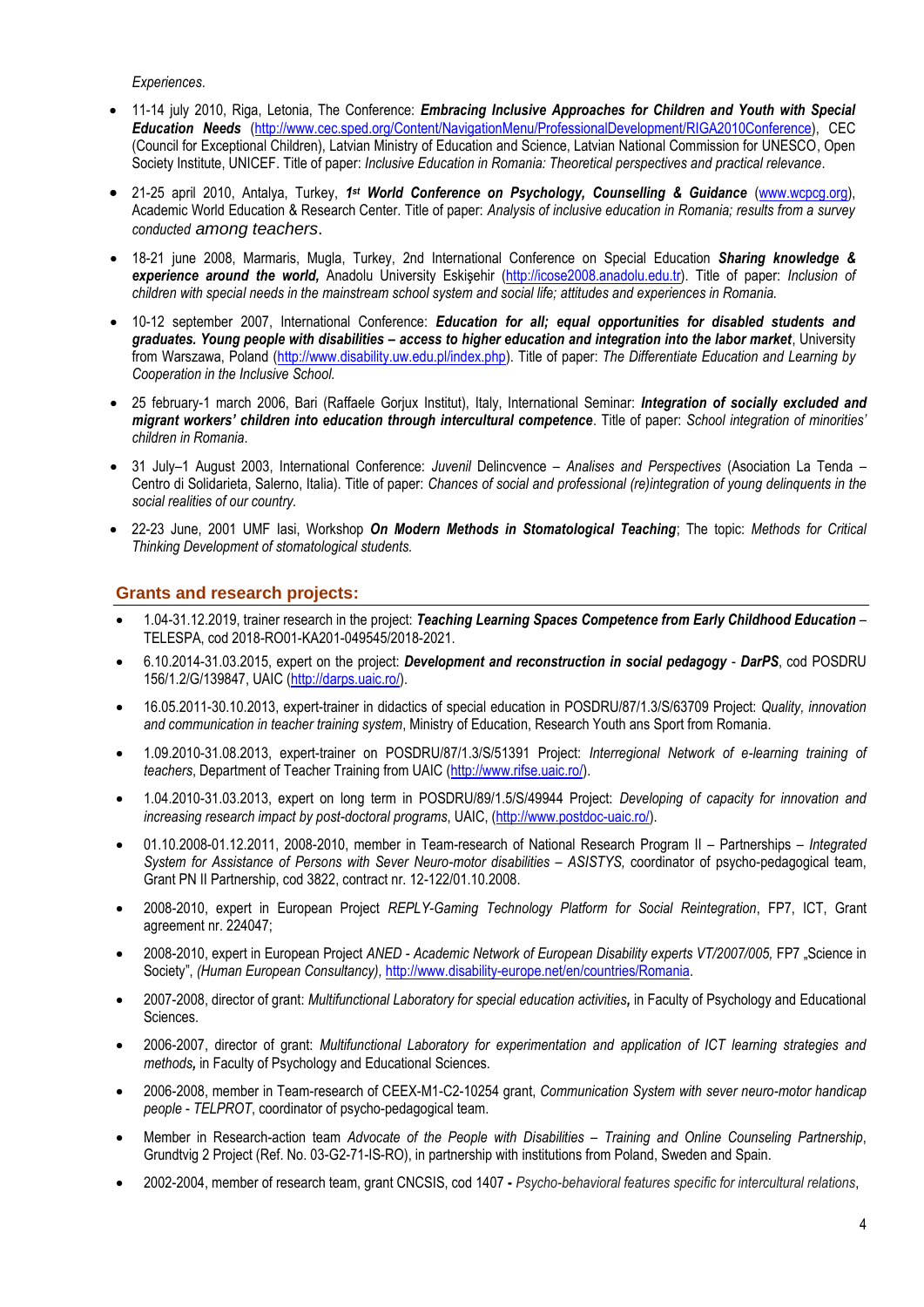- Member in research team: *The elaboration, testing and implementation of the curriculum projects and strategies for initial and permanent training of the teachers on intercultural education***,** World Bank Program for Educational Reform in Romania (1999- 2002).
- Coordinator of research team for project: *Psycho-pedagogical strategies for the improvement of integrative education in Romania,* Program of Educational Ministry of Romania (1998-2001).

## **Member in editorial board:**

- From 2019, Chief Editor al SWS Journal of Social Sciences & Arts, editor SWS International Society, Austria, ISSN: 2664- 0104 (online), [\(https://ssa.sgemworld.at/ssa/about/editorialTeam\)](https://ssa.sgemworld.at/ssa/about/editorialTeam)
- From 2019, member in Reviewers Board of *Journal for ReAttach Therapy and Developmental Diversities (JRTDD)*, editor ReAttach Therapy International Foundation din Olanda (publicație indexata BDI) ([https://jrtdd.com/jrtdd-list-of-reviewers/\)](https://jrtdd.com/jrtdd-list-of-reviewers/)
- From 2018, member în Scientific Advisory Team of TEACH. Training, Evaluation, Apprenticeship, Curricula, and Homework, <https://www.edusoft.ro/brain/index.php/teach/about/editorialTeam>
- From 2017, member in Advisory Board of *Education and Applied Didactics* (EAD)[, http://eadjournal.com/editorial-board/](http://eadjournal.com/editorial-board/)
- From 2016, member in Advisory Board of *Romanian Journal of Communication and Speech Therapy*, ISSN: 2457-9262, <http://www.asttlr.ro/page.php?13>
- Din 2016, member in International Advisory Board of *The European Proceedings of Multidisciplinary Sciences (EpMS),* eISSN: 2421-826X[, http://www.futureacademy.org.uk/publication/EpMS/](http://www.futureacademy.org.uk/publication/EpMS/)
- Din 2016, membru in International Advisory Board of *The European Journal of Multidisciplinary Sciences (EjMS),* eISSN: 2421- 8251,<http://www.futureacademy.org.uk/publication/EjMS/>
- În perioada 2014-2016, membru in International Advisory Board of *The European Proceedings of Social and Behavioural Sciences*, e-ISSN: 2357-1330,<http://www.futureacademy.org.uk/publication/EpSBS/> (indexed in ISI Thomson Reuters)
- From 2012, member in International Advisory Board of *The European Journal of Social & Behavioural Sciences*, eISSN: 2301- 2218, [http://www.ejsbs.c-crcs.com/content.asp?Units\\_id=8.](http://www.ejsbs.c-crcs.com/content.asp?Units_id=8)
- From 2011 member in Reviewer Board of Romanian Academy Journal of Psychology [\(http://www.revistadepsihologie.ipsihologie.ro/index.php/redactia\)](http://www.revistadepsihologie.ipsihologie.ro/index.php/redactia).
- From 2010 member in Reviewer Board of *Jounal of Special Education and Rehabilitation (JSER)*, Institute of Special Education and Rehabilitation, Faculty of Philosophy, Skopje, Republic of Macedonia [\(http://jser.fzf.ukim.edu.mk/index.php?option=com\\_content&view=article&id=857&Itemid=76\)](http://jser.fzf.ukim.edu.mk/index.php?option=com_content&view=article&id=857&Itemid=76).
- From 2010, member in Scientific board of *Scientific Annals of "Stefan cel Mare" University – Science of Education* [\(http://www.usv.ro/fsed/cercetare\\_publicatii.php#echipa\).](http://www.usv.ro/fsed/cercetare_publicatii.php#echipa)
- From 2009, member in editorial board of *Scientific Annals of "Al. I. Cuza" University – Science of Education* [\(http://www.psih.uaic.ro/cercetare/publicatii/anale\\_st.htm\)](http://www.psih.uaic.ro/cercetare/publicatii/anale_st.htm).
- From 2008, member of editorial board of *Journal of Educational Sciences*, West University, Timişoara [\(http://www.resjournal.uvt.ro/redactia\\_en.html\)](http://www.resjournal.uvt.ro/redactia_en.html).
- From November 2007, coordinator of Education Sciences Colection on University "Alexandu Ioan Cuza" Publishing House, Iasi. [\(http://www.editura.uaic.ro/site/colectii.php?id\\_co=col27\)](http://www.editura.uaic.ro/site/colectii.php?id_co=col27) .

#### **Member in scientific board of international scientific conferences (selection):**

- Member in Scientific Board of International Psychological Applications Conference and Trends (InPACT), [\(http://inpact](http://inpact-psychologyconference.org/)[psychologyconference.org/\)](http://inpact-psychologyconference.org/):
	- o 24-26 april 2021, Virtual Conference, Portugalia;
	- o 25-27 april 2020, Madeira, Portugalia;
	- o 4-6 may 2019, Zagreb, Croatia;
	- o 29 april-1 mai 2017, Budapesta, Ungaria;
	- o 30 april-2 mai 2016, Lisabona, Portugalia;
	- o 2-4 may 2015 Ljubljiana, Slovenia;
	- o 4-6 april 2014 Porto, Portugalia;
	- o 26-28 april 2013 Madrid, Spania;
	- o 24-26 may 2012 Lisabona, Portugalia;
- Member in Scientific Board of In*ernational Conference Education in the perspective of values, 12* th *edition,* Chișinău, 28-29 september 2020. [\(http://www.uab.ro/sesiuni\\_2020/educatia\\_din\\_perspectiva\\_valorilor/\)](http://www.uab.ro/sesiuni_2020/educatia_din_perspectiva_valorilor/).
- Member in Scientific Board of SGEM International Conferences on Social Sciences and Arts, [\(http://sgemsocial.org/\)](http://sgemsocial.org/):
	- o 23-27 august 2020;
	- o 24 august -02 september 2019;
	- o 23-26 october 2018;
	- o 22-31 august 2017;
	- o 24-31 august 2016;
	- $\circ$  24 august -02 september 2015;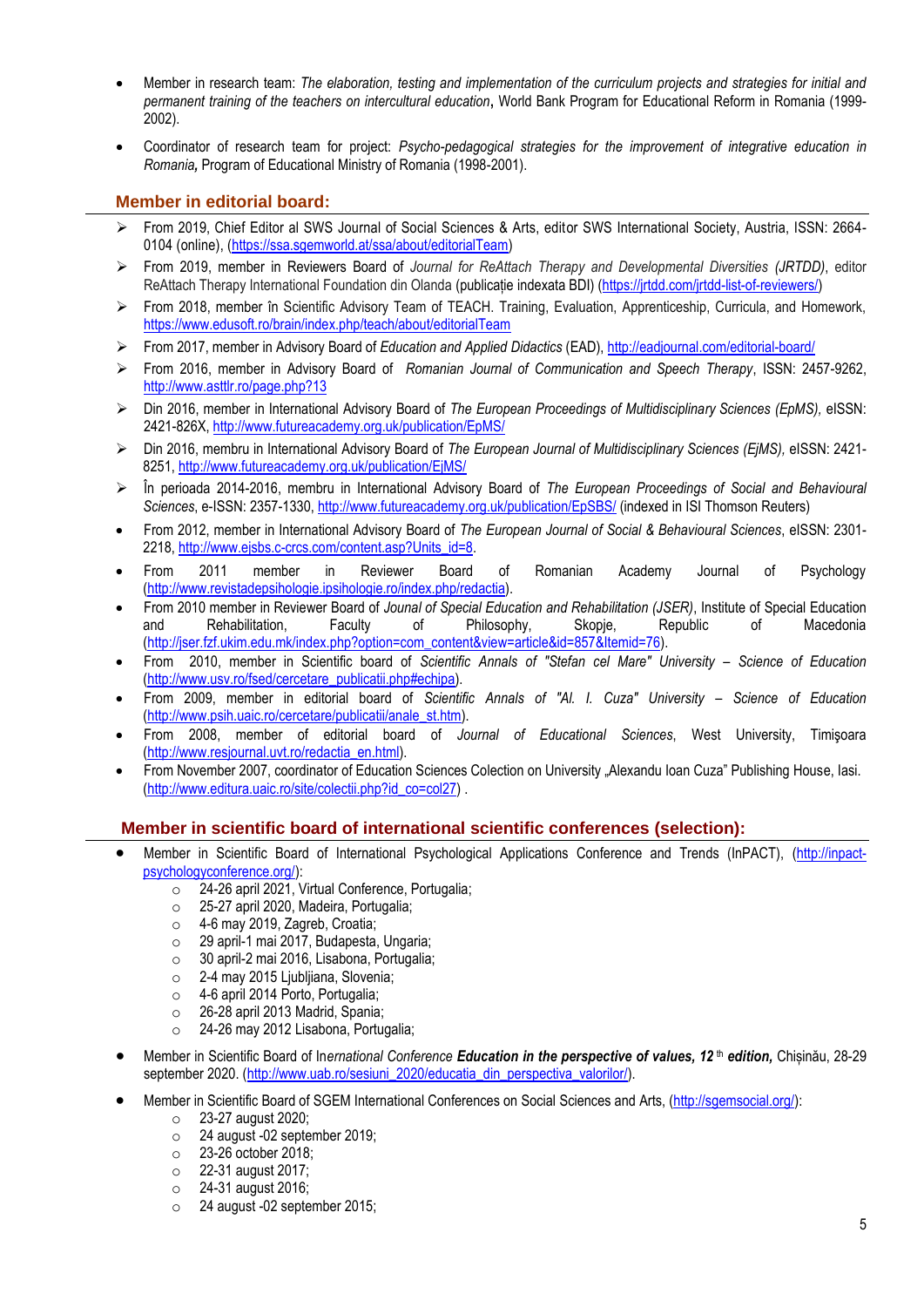- o 2-7 september 2014.
- Member in Scientific Board of International Conference "Contemporary Perspectives in Psychology, Education and Social Work" – 3rd edition (COPES 2019), 24-26 May 2019, Constanța ([http://pse.univ-ovidius.ro/copes/\)](http://pse.univ-ovidius.ro/copes/).
- Member in Scientific Board of 4<sup>th</sup> edition of International Conference on Education and Educational Psychology (ICEEPSY), [\(http://www.iceepsy.org/\)](http://www.iceepsy.org/):
	- o 2-5 october 2018, Atena, Grecia;
	- o 11-14 october 2017, University of Porto, Portugalia;
	- o 11-15 october 2016, Rhodos, Grecia;
	- o 13-17 october 2015, Istanbul, Turcia;
	- o 22-25 october 2014, Kyrenia, Cipru;
	- o 2-5 october 2013, Antalya, Turcia;
	- o 10-13 october 2012, Istanbul, Turcia;
	- o 19-22 october 2011, Istanbul, Turcia;
- Member in Scientific Board of *6th International Conference on Applied Psychology Prolific intersections between theory and practice (ICAP 2015)*, 22-24 october 2015, Iași, Romania. ([http://www.psih.uaic.ro/cercetare/evenimente/15-](http://www.psih.uaic.ro/cercetare/evenimente/15-16/ICAP2015INFORMATION.pdf) [16/ICAP2015INFORMATION.pdf\)](http://www.psih.uaic.ro/cercetare/evenimente/15-16/ICAP2015INFORMATION.pdf)
- Member in Scientific Board of International Congress on Clinical & Counselling Psychology (CPSYC), [\(http://www.cpsyc.org\)](http://www.cpsyc.org/). o 1-4 december 2014, Antalya, Turcia.
	- o 6-9 august 2013, Istanbul, Turcia.
- Member in Scientific Board of International Conference: *Professional Development of Teachers from Kindergarten and Primary School* [\(https://sites.google.com/site/pdtkps2012/home\)](https://sites.google.com/site/pdtkps2012/home)*,* 15-18 november, 2012, Iasi, Romania.
- Member in Scientific Board of 10th edition of International Conference on Educational Sciences (ICSED 2011, [http://www.usv.ro/icsed/\),](http://www.usv.ro/icsed/)) Suceava, Romania, 7-9 july 2011.
- Member in Scientific Board of International Conference: Juvenil Delincvence Analises and Perspectives (Asociation La Tenda – Centro di Solidarieta, Salerno, Italy), july 2003.

### **Varia**

- Member in *Board of reviewers* for procedia of international conferences:
	- o PSIWORLD 2011 (http://www.psiworld.ro/)
	- o ICEEPSY 2011 (http://www.iceepsy.org/)
	- o PSIWORLD 2012 (http://www.psiworld.ro/)
- Member in scientific reviewer committees for the public doctoral theses at Bucharest University, Babeș-Bolyai University from Cluj-Napoca, "Alexandru Ioan Cuza" University of Iași).
- From 2010, Member in national committes for special education of Ministry of Education and Research, Romania.

## **Educational, professional and public society's membership:**

- From 2000, member in team of RENINCO Association Romanian National Network Association for Information and Cooperation in Integration of Children with Special Needs in Normal schools.
- 1994-2000, consultant of Italian Association "Il Chicco" for education and social assistance for the children with special needs, Napoli.
- From December 2003, member *The Virtual Community for Socrates-Grundtvig Project Actors*, <http://grundtvig.europroject.net/AloisGhergut>
- From September 2004, member of Romanian Psychologist Association
- From 2005, member in evaluators team of National Council for Higher Education Research Programs (CNCSIS).
- From 2007, member in evaluators team of National Agency for Quality in Higher Education (ARACIS).
- 2001-2003, consultant of Ministry of Education and Research for inclusive education programs.
- From september 2011, member in evaluators team of Research Promotion Foundation (RPF) of Cyprus, DIDACTOR Program.